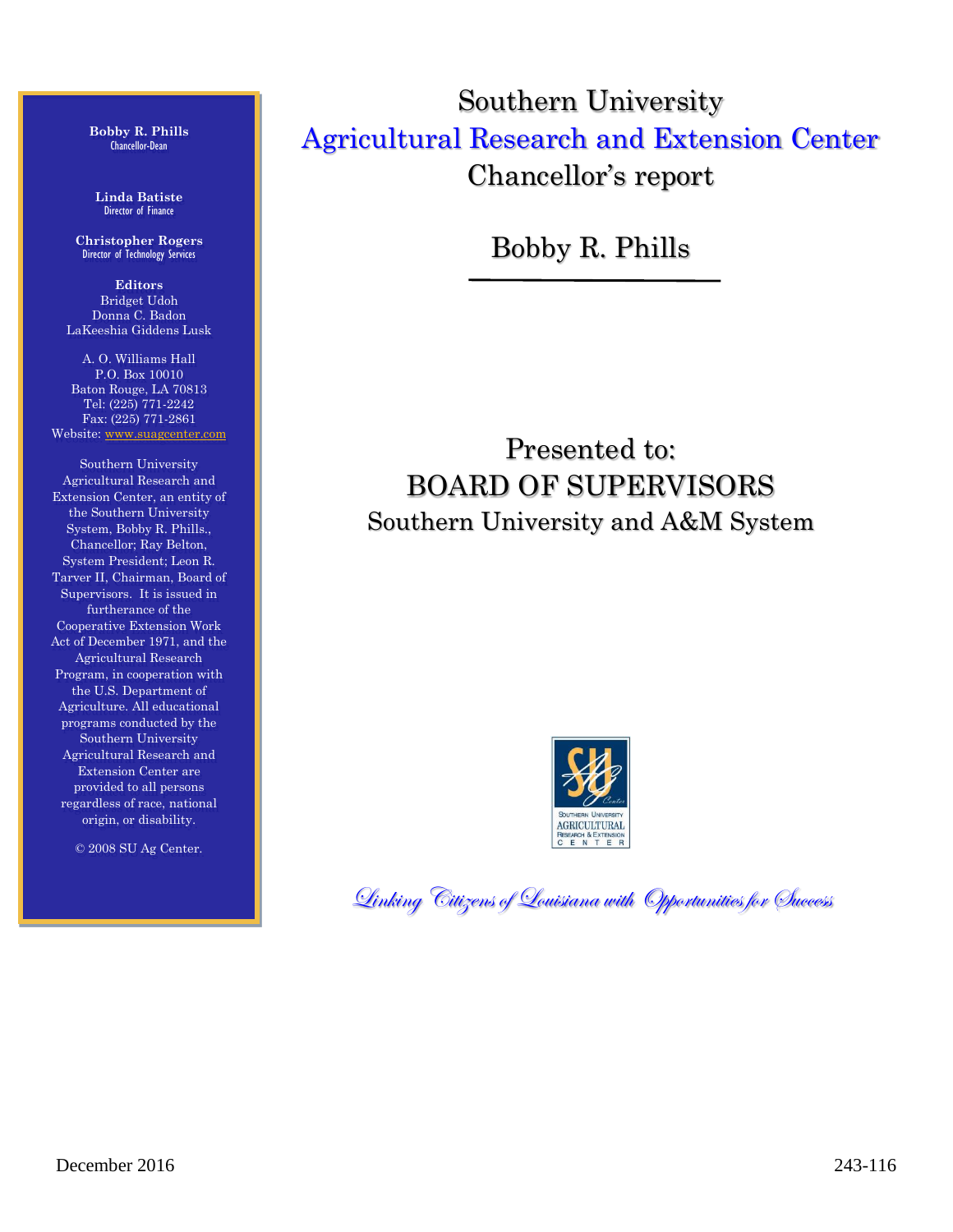## In a nutshell:

- Chancellor-Dean Bobby Phills Holds Seminar for students, faculty, staff and alumni of the Land Grant Campus on November 17.
- The SU Land-Grant Campus holds Convocation on Nov. 30. See video [here.](https://www.youtube.com/watch?v=B_kQvRzkGq4)
- The SU Land-grant Campus signs MOU with USDA's Agricultural Marketing Service. Full detail available [here.](https://suagcenter.blogspot.com/2016/11/su-ag-center-college-of-ag-enters-into.html)
- Dr. Zhu Ning, professor, Urban Forestry, honored with USDA Excellence in Teaching Award. Full article on SUBR [website.](http://www.subr.edu/index.cfm/newsroom/detail/978)
- SU Ag Center holds successful Fall Garden Workshop on November 22. Photos from the event are available [here.](https://goo.gl/photos/nzM11sKvWLtPPuzu8)
- SU Ag Center Participates in Ag Magic during State Fair in Caddo Parish, November 11, reaching more than 600 youth.
- Mila Berhane, Senior Research Associate, Speaks at Louisiana Ranchers & Growers Association's Workshop on Nov. 12.
- Ag Students Sponsor Successful Clothing Bank on December 1, for flood victims in the community. Click [here](https://suagcenter.blogspot.com/2016/12/southern-university-ag-students.html) for more information.
- On November 29, SU Ag Center ServSafe training was featured by national website at [Hbcubuzz.com.](https://hbcubuzz.com/2016/11/su-ag-center-offers-free-servsafe-certifications/)
- Jaguar Poultry Hour was conducted for 25 students from Alcorn State University on November 12, at M.A. Edmond Livestock Arena.
- On November 4, the SU Ag Center participated in the 10th Annual Pink Party with a Purpose ... "PINK" BIKE RIDE" to raise funds for breast cancer treatment.
- Scientists in Urban Forestry recently published a research article on Roselle Hibiscus's phytochemistry in *Acta Horticulturae* magazine. The research was supported by USDA-NIFA.
- Jaguar Mobile Field Day was held at Crestworth Elementary on November 18 by students from the College of Agriculture organizations.
- Outstanding Mature Girlz (OMG) Club Elect Officers at St. Helena College & Career Academy. More details available [here.](https://suagcenter.blogspot.com/2016/11/outstanding-mature-girlz-club-elect.html)